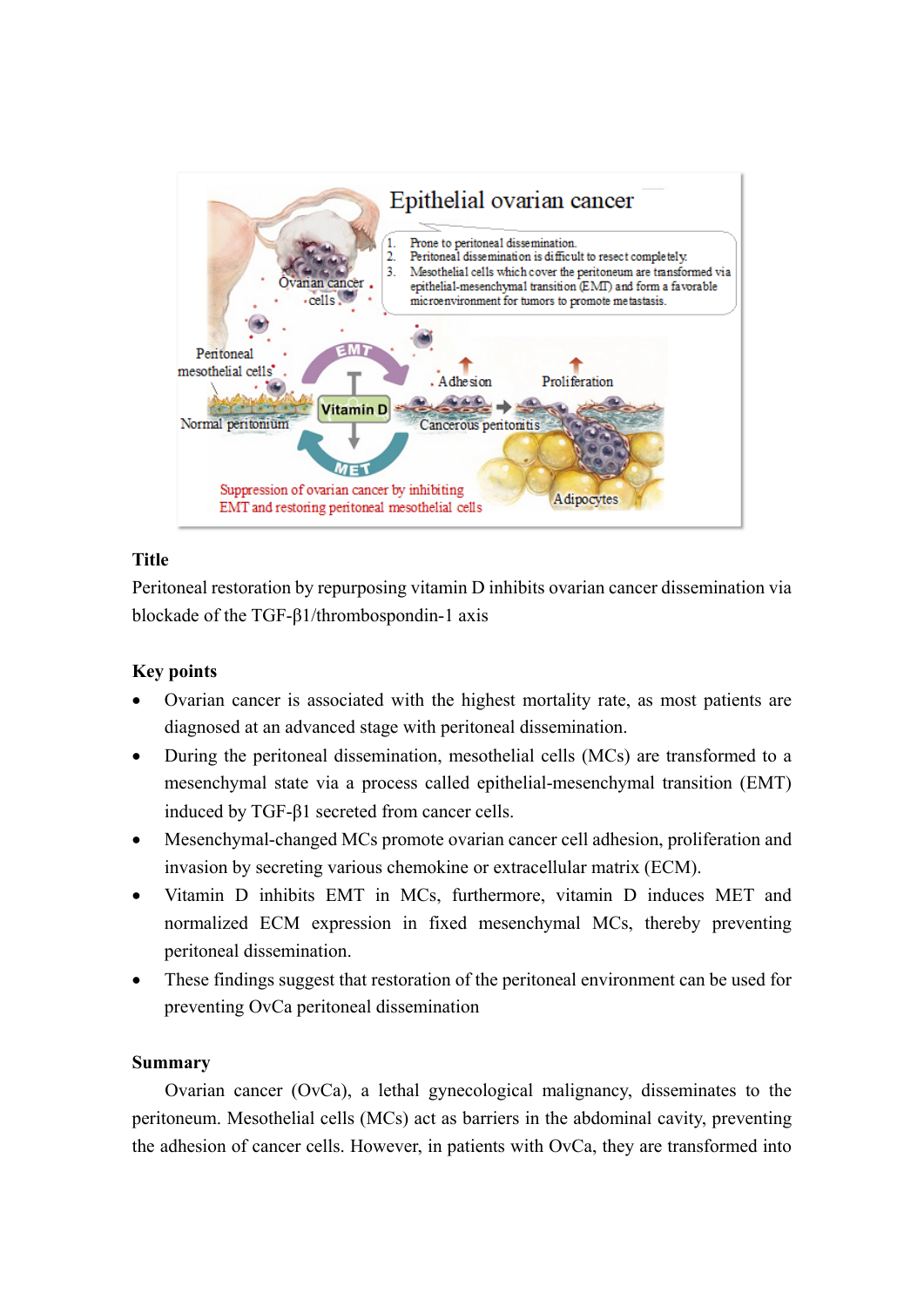cancer-associated mesothelial cells (CAMs) via mesenchymal transition and form a favorable microenvironment for tumors to promote metastasis. However, attempts for restoring CAMs to their original state have been limited. Here, we investigated whether inhibition of mesenchymal transition and restoration of MCs by vitamin D suppressed the OvCa dissemination *in vitro* and *in vivo*. The effect of vitamin D on the mutual association of MCs and OvCa cells was evaluated using *in vitro* coculture models and *in vivo* using a xenograft model. Vitamin D restored the CAMs, and thrombospondin-1 (component of the extracellular matrix that is clinically associated with poor prognosis and is highly expressed in peritoneally metastasized OvCa) was found to promote OvCa cell adhesion and proliferation. Mechanistically, TGF-β1 secreted from OvCa cells enhanced thrombospondin-1 expression in CAMs via Smad-dependent TGF-β signaling. Vitamin D inhibited mesenchymal transition in MCs and suppressed thrombospondin-1 expression via vitamin D receptor/Smad3 competition, contributing to the marked reduction in peritoneal dissemination *in vivo*. Importantly, vitamin D restored CAMs from a stabilized mesenchymal state to the epithelial state and normalized thrombospondin-1 expression in preclinical models that mimic cancerous peritonitis in vivo. MCs are key players in OvCa dissemination and peritoneal restoration and normalization of thrombospondin-1 expression by vitamin D may be a novel strategy for preventing OvCa dissemination.

#### **Background**

Among gynecological cancers, ovarian cancer (OvCa) is associated with the highest mortality rate, as most patients are diagnosed at an advanced stage with peritoneal dissemination. OvCa is more likely to cause peritoneal dissemination and rarely metastasizes hematogenously, as the ovary is directly exposed to the abdominal cavity. Complete resection of peritoneal dissemination is difficult, as it forms numerous metastases in the peritoneum, omentum, mesentery, and diaphragm. Therefore, for achieving complete remission, physicians rely on chemotherapy, mainly using anticancer drugs (e.g., cisplatin and paclitaxel). However, even though recently developed novel agents such as molecular targeted drugs prolong progression-free survival, they do not prolong overall survival, and effective treatment for peritoneal dissemination of OvCa has not yet been established.

It is believed that controlling peritoneal dissemination may play an important role in improving the refractory nature of OvCa. However, the mechanism underlying dissemination and adhesion of metastasized cancer cells must be understood to control peritoneal dissemination. Soon after OvCa cells detach from the primary site, they are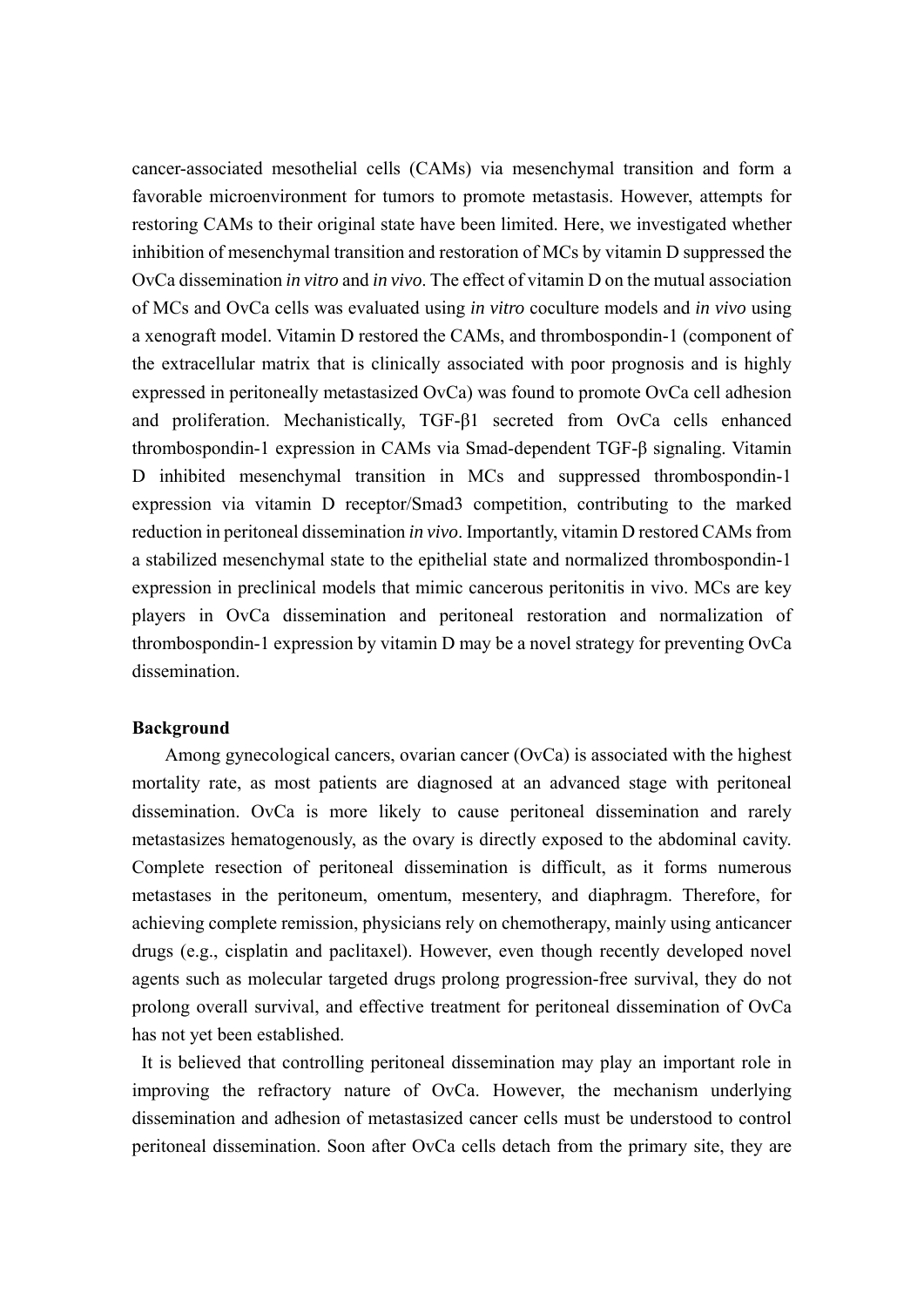carried by ascites to secondary implantation sites, including the peritoneal wall, diaphragm, mesentery, and omentum, which are the most common sites of OvCa metastasis. These sites are covered with mesothelial cells (MCs) in a monolayer, which protect internal organs from pathogens and cancer cells. Many studies, including ours, have suggested that MCs play cancer-promoting functions in the tumor microenvironment.

During the peritoneal dissemination, MCs are transformed to a mesenchymal state via a process called epithelial-mesenchymal transition (EMT) induced by TGF-β1 secreted by cancer cells. Thus, EMT-induced MCs are called cancer-associated mesothelial cells (CAMs), and are an important cellular component of the tumor microenvironment that facilitates OvCa progression.

We have shown that CAMs promote OvCa cell adhesion and proliferation by decreasing the expression of the miR200 family, enhancing angiogenesis by secreting VEGF, and migration and invasion of OvCa cells by secreting CCL2, IL-8, and CXCL5. In addition, CAMs contribute to resistance to platinum-based chemotherapies, key drugs used for treating OvCa, by increasing fibronectin secretion. Other groups have also reported that CAMs play a tumor-promoting role in gastric, pancreatic, and colorectal cancers, by modifying the normal stroma to tumor-promoting stroma.

Vitamin D is a hormone synthesized in the skin through exposure to ultraviolet (UV) radiation in sunlight and plays an important role in calcium and bone metabolism. Indeed, vitamin D has been used clinically for osteoporosis for many years and does not have any serious side effects. Recently, there have been many reports that vitamin D is effective against cancer. For example, vitamin D replacement therapy reduces cancer-related mortality. Functionally, vitamin D inhibits cell cycle, proliferation, and angiogenesis. Vitamin D also enhances the therapeutic effect of pancreatic cancer by reprogramming the stroma. Then, we hypothesized that restoration and reprogramming of cancerassociated MCs (CAMs) by administering vitamin D may be a new strategy for treating peritoneal dissemination that can simultaneously target cancer cells and tumor stroma, including MCs.

#### **Research results**

EMT was induced in MCs derived from omentum by TGF-β1 to transform them into CAMs. CAMs lost their microvilli of cell surface that MCs possess and showed enhanced adhesion to OvCa cells. Furthermore, when CAMs and OvCa cells were co-cultured, proliferation of OvCa cells was enhanced. On the other hand, MCs in which EMT was suppressed by vitamin D maintained their microvilli and suppressed cancer cell adhesion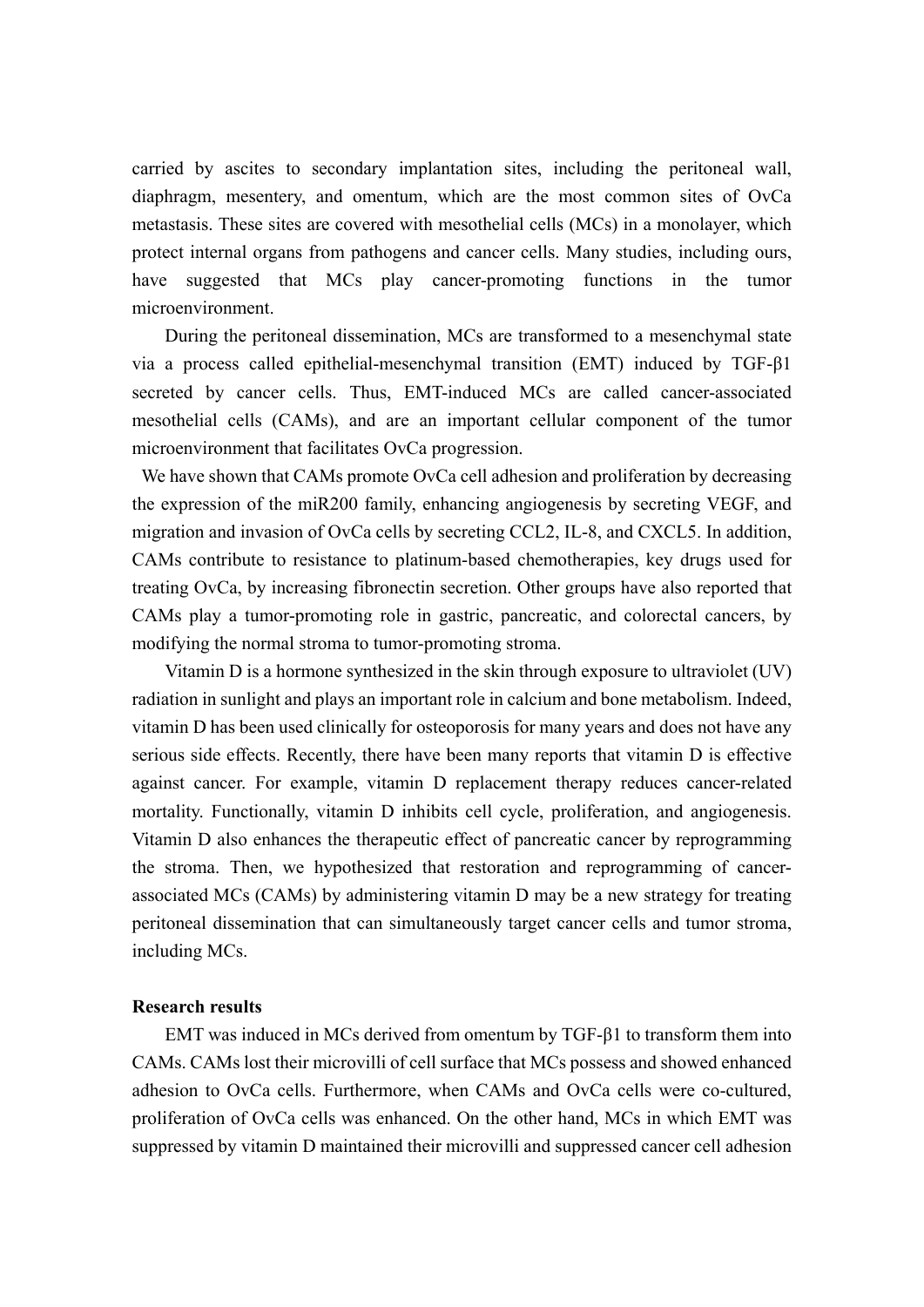and proliferation. Transcriptome analysis (RNA sequencing analysis) of MCs revealed that thrombospondin-1, an extracellular matrix involved in cell adhesion and proliferation, is upregulated during EMT, whereas it is downregulated by vitamin D.

Next, we confirmed the involvement of thrombospondin-1 by suppressing its expression in CAMs and by adding recombinant protein to MCs and found that thrombospondin-1 plays an important role in the adhesion between MCs and OvCa cells. The molecular mechanism is that the vitamin D receptor competes with the transcription factor Smad2/3 downstream of TGF-β pathway and inhibits its binding to DNA, thereby suppressing thrombospondin-1 expression. The high level of thrombospondin-1 expression in OvCa tissue is a poor prognostic factor, and its expression is higher in peritoneal dissemination sites than in primary OvCa sites. When mice models were tested under conditions that mimic cancerous peritonitis of OvCa, vitamin D suppressed thrombospondin-1 expression in MCs and inhibited formation of peritoneal dissemination. Using a tumor-derived organoid model and mice model, we also confirmed that vitamin D induced mesenchymal-epithelial transition (MET) in CAMs and normalized thrombospondin-1 expression.

### **Research Summary and Future Perspective**

This study suggests that peritoneal restoration and normalization of thrombospondin-1 expression by repurposing vitamin D may be a novel strategy for OvCa dissemination. The combination of vitamin D and chemotherapy may enhance the therapeutic efficacy of OvCa. Vitamin D has proven safe drugs in clinical use, and clinical trials are expected to plan and verify its clinical efficacy for advanced OvCa.

### **Publication**

#### Journal name: Matrix Biology

Title: Peritoneal restoration by repurposing vitamin D inhibits ovarian cancer dissemination via blockade of the TGF-β1/thrombospondin-1 axis

Authors: Kazuhisa Kitami<sup>1</sup>, \*Masato Yoshihara<sup>1</sup>, Satoshi Tamauchi<sup>1</sup>, Mai Sugiyama<sup>2</sup>, Yoshihiro Koya<sup>2</sup>, Yoshihiko Yamakita<sup>2</sup>, Shohei Iyoshi<sup>1,3</sup>, Kaname Uno<sup>1,4</sup>, Kazumasa Mogi<sup>1</sup>, Yoshiki Ikeda<sup>1</sup>, Akira Yokoi<sup>1,5</sup>, Nobuhisa Yoshikawa<sup>1</sup>, Kimihiro Nishino<sup>1</sup>, Kaoru Niimi<sup>1</sup>, Akihiro Nawa<sup>2</sup>, Atsushi Enomoto<sup>6</sup>, Hiroaki Kajiyama<sup>1</sup>

Institutions: <sup>1</sup>Department of Obstetrics and Gynecology, Nagoya University Graduate School of Medicine, Nagoya, Aichi, Japan. <sup>2</sup>Bell Research Center, Department of Obstetrics and Gynecology Collaborative Research, Nagoya University Graduate School of Medicine, Nagoya, Aichi, Japan. <sup>3</sup>Spemann Graduate School of Biology and Medicine,